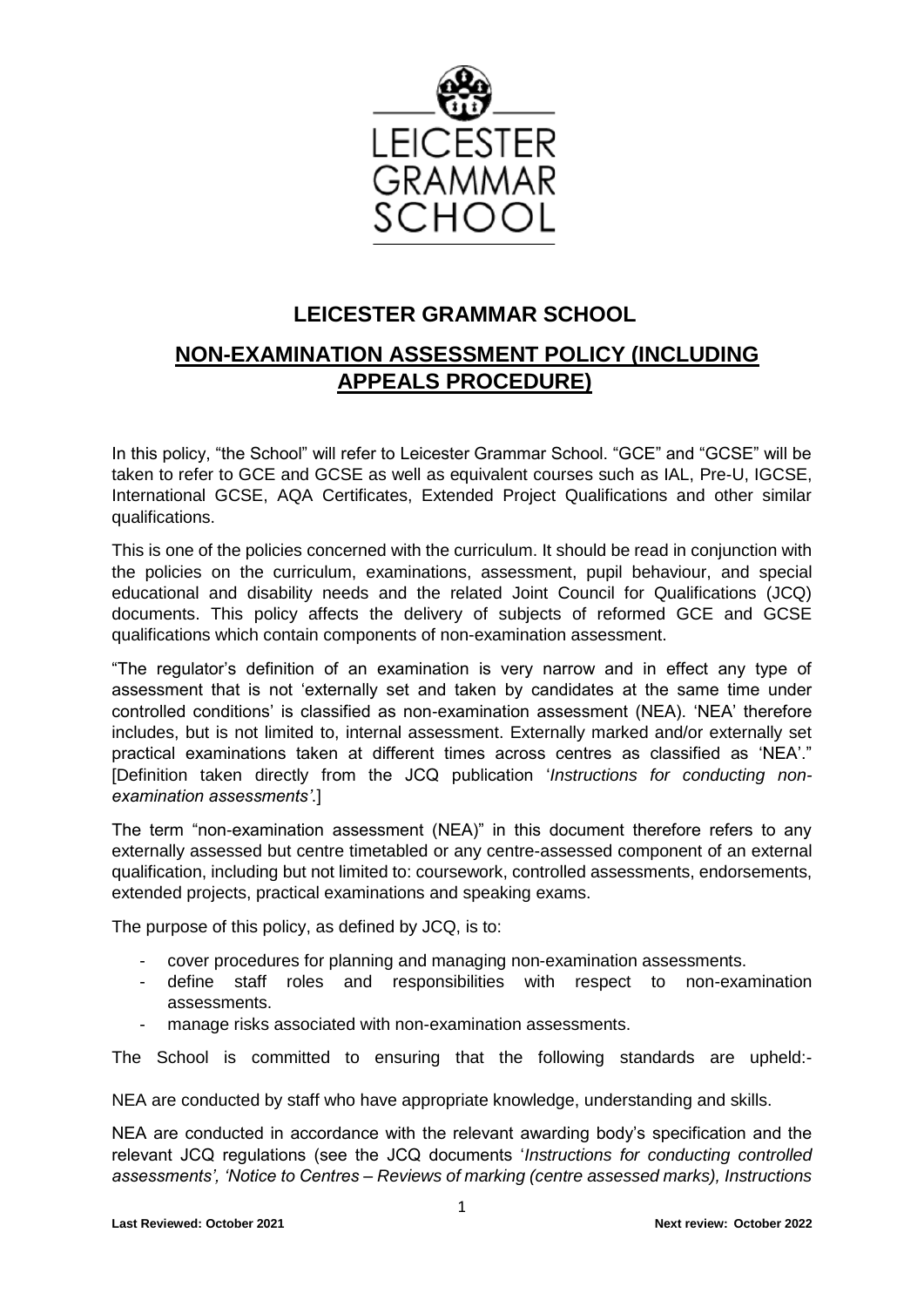*for conducting examinations', 'Plagiarism in examinations', 'Suspected malpractice in examinations and assessments'* and *'Adjustments for candidates with disabilities and learning difficulties').*

The marking of NEA is fair, consistent and in accordance with the awarding body's instructions.

### **Responsibilities**

#### **Headmaster**

Responsible to the awarding bodies for ensuring that the centre's NEA policy is fit for purpose.

Provides a signed declaration as part of the National Centre Number Register Annual Update, that all reasonable steps have been or will be taken to ensure that all candidates at the centre have had, or will have, the opportunity to undertake the prescribed practical activities as required for the *Practical Skills Endorsement for A-level Sciences designed for use in England* and that all candidates at the centre have had, or will have, the opportunity to undertake the Spoken Language Endorsement for GCSE English Language.

Ensures that new Heads of Department undertake the required training provided by the awarding bodies on the implementation of the practical skills endorsement.

Ensures that the centre's internal appeals procedures clearly detail the procedure to be followed by candidates (or their parents/carers) appealing against internal assessment decisions (centre assessed marks) and requesting a review of the centre's marking.

Responsible for immediately reporting to the relevant awarding body and alleged, suspected or actual incidents of malpractice involving candidates, teachers, invigilators or other administrative staff.

Ensures that those members of teaching staff involved in the direct supervision of candidates producing NEA are aware of the potential for malpractice and ensures that teaching staff are reminded that failure to report allegations of malpractice or suspected malpractice constitutes malpractice in itself.

#### Senior Deputy Head

Ensures that all non-examination assessments are conducted according to the instructions and the qualification specifications issued by the awarding bodies.

Ensures that the centre-wide calendar records assessment schedules by the start of the academic year (beginning with the academic year 2018/19).

## Exams Officer

Consults with teaching staff to ensure that NEA are completed on time and in accordance with JCQ guidelines.

Receives, checks and stores securely all secure materials until such time as they can be distributed to teaching staff.

Provides the attendance register to the Head of Department where the component may be assessed.

Where required, supports the Headmaster in investigating and reporting incidents of alleged, suspected or actual malpractice.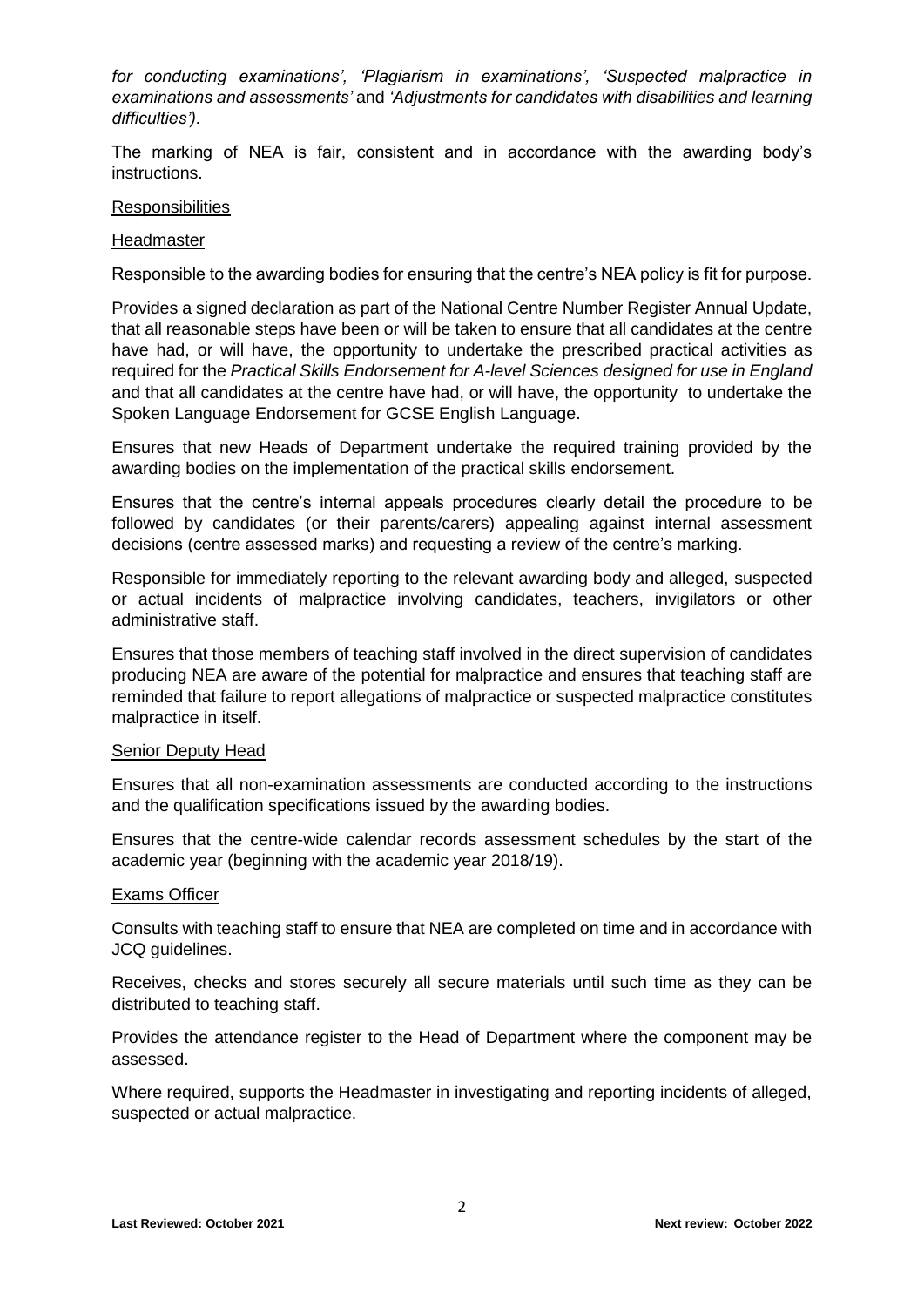Where a candidate is eligible, submits an application for special consideration to the awarding body to the prescribed timescale and keeps required evidence on file to support the application.

Along with Heads of Department, submits candidates' marks for NEA and moderation samples where necessary, and tracks the despatch of both.

Stores returned moderation samples until such time as they can be returned to Heads of Department.

Ensures that any request for post-results services that are available to NEA are submitted online via the awarding body secure extranet site to the deadline and collects candidate consent where required.

Accesses or signposts moderator reports for relevant staff and takes remedial action, if necessary, where feedback may relate to centre administration.

#### Deputy Head (Curriculum)

Oversees the invigilation timetable and rooming arrangements for NEA and practical exams (in consultation with the Exams Officer, Head of Learning Support and Head of Department).

### Head of Learning Support

Makes subject teachers aware of any access arrangements for eligible candidates which need to be applied to assessments.

Works with subject teachers to ensure that requirements for access arrangements requiring the support of a facilitator in assessments are met.

Ensures that staff acting as an access arrangement facilitator are fully trained in their role.

#### Heads of Department

Ensures that where the centre intends to enter candidates for the first time for a GCSE or Alevel subject, the relevant awarding body will be contacted prior to the beginning of the teaching of the course.

Ensures that individual teachers understand the requirements of the awarding body's specification and are familiar with the relevant teachers' notes and any other subject specific instructions.

Where applicable, confirms understanding of the *Practical Skills Endorsement for the A-level Sciences designed for use in England* and undertakes training provided by the awarding bodies on the implementation of the practical endorsement.

Where applicable, confirms understanding of the *Spoken Language Endorsement for GCSE English Language specifications designed for use in England* and ensures that for monitoring purposes, audio-visual recordings of the presentations of a sample of candidates are produced.

Where necessary, develop new assessment tasks or contextualize sample awarding body assessment tasks to meet local circumstances in line with awarding body specifications and control requirements.

Ensures that a suitable venue is used for NEA tasks that cannot be conducted in the normal teaching classroom (or ensures that the teaching classroom is made suitable in accordance with the relevant JCQ instructions).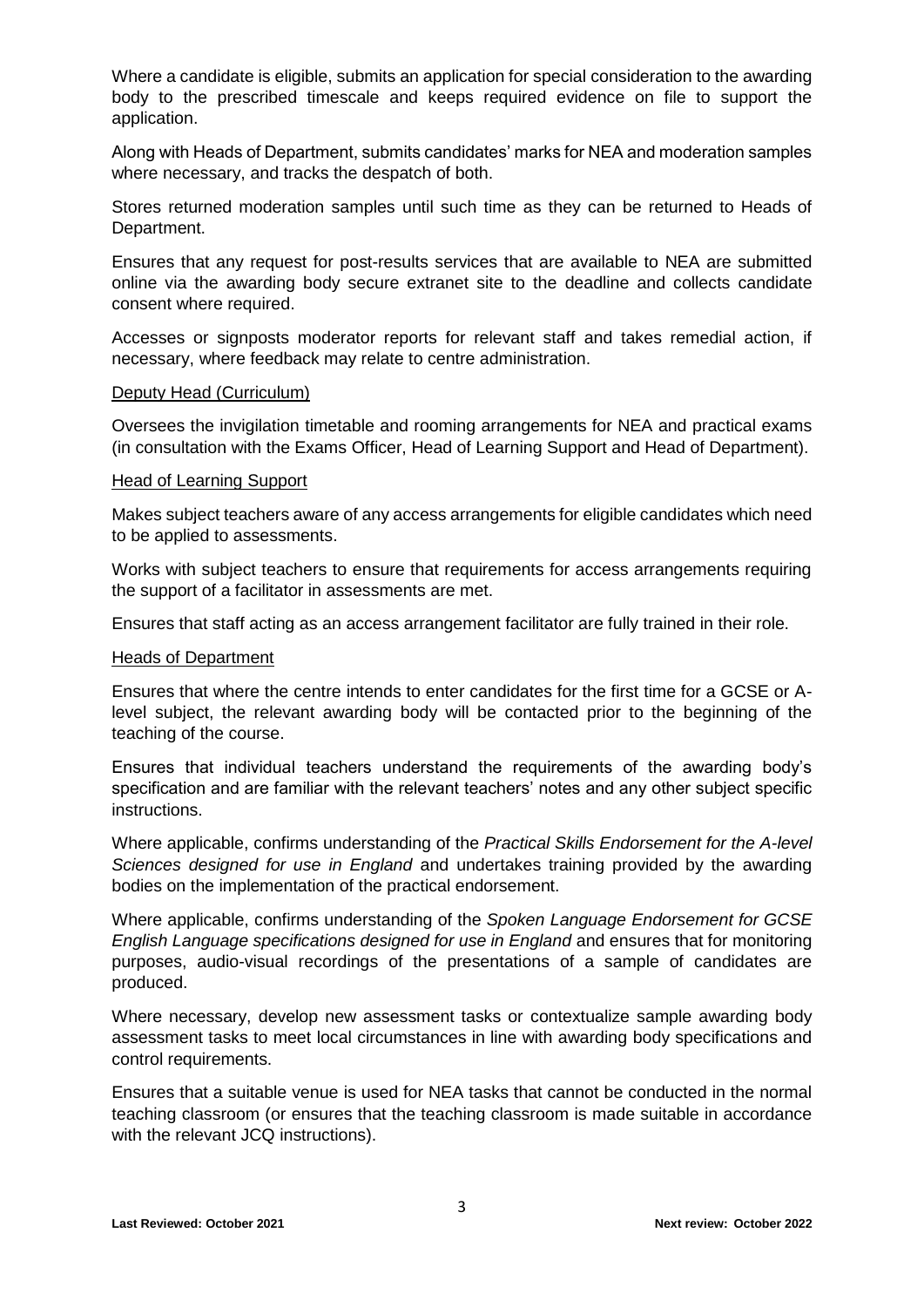On occasions where NEA cannot be conducted during normal timetabled lessons, arranges, in consultation with the Exams Officer, Head of Learning Support, Senior Deputy Head and the Deputy Head (Curriculum), suitable alternative accommodation.

Liaises with the Visiting Examiner where this may be applicable to any externally assessed component.

Provides the attendance register to a Visiting Examiner.

Ensures that the awarding body's attendance register for any externally assessed component is completed correctly to show candidates who are present and any who may be absent.

Keeps a copy of the attendance register until after the deadline for enquiries about results for the exam series.

Accurate completion of NEA mark sheets and declaration sheets.

Along with the Exams Officer, submits candidates' marks for NEA and moderation samples where necessary by the required deadline, and tracks the despatch of both.

Checks moderator reports and ensures that any remedial action, if necessary, is undertaken before the next examination series.

Provides relevant support to subject teachers making decisions about enquiries about results.

#### **Teachers**

Prepare candidates for the NEA in accordance with the awarding bodies' specification and the relevant JCQ regulations.

Makes candidates aware of the criteria used to assess their work. This must be supported by the provision to each candidate of a copy of the criteria. This may be provided electronically.

Ensures that all of the requirements in relation to Practical Skills Endorsement for the A-level Sciences are known and understood by candidates.

Identifies dates when tasks should be taken by candidates.

Obtains informed consent at the beginning of the course from parents/carers if videos or photographs/images of candidates will be included as evidence of participation or contribution.

Instructs candidates to add their candidate number, centre number and the component code of the assessment as a header/footer on each page of their work.

Works with the Head of Learning Support to ensure any access arrangements for eligible candidates are applied to assessments.

Ensures that materials are stored securely at all times.

Provide specialist technical support during practical exams where required in accordance with the awarding bodies' specification and the relevant JCQ instructions.

Ensures that there is sufficient supervision to enable the work of a candidate to be authenticated and to ensure that the work a candidate submits is their own.

Where candidates may work in groups, keeps a record of each candidate's contribution.

Ensures that candidates are aware of the JCQ documents *'Information for candidates – nonexamination assessments'* and *'Information for candidates – Social Media'* and ensures that candidates understand and comply with the regulations in those documents.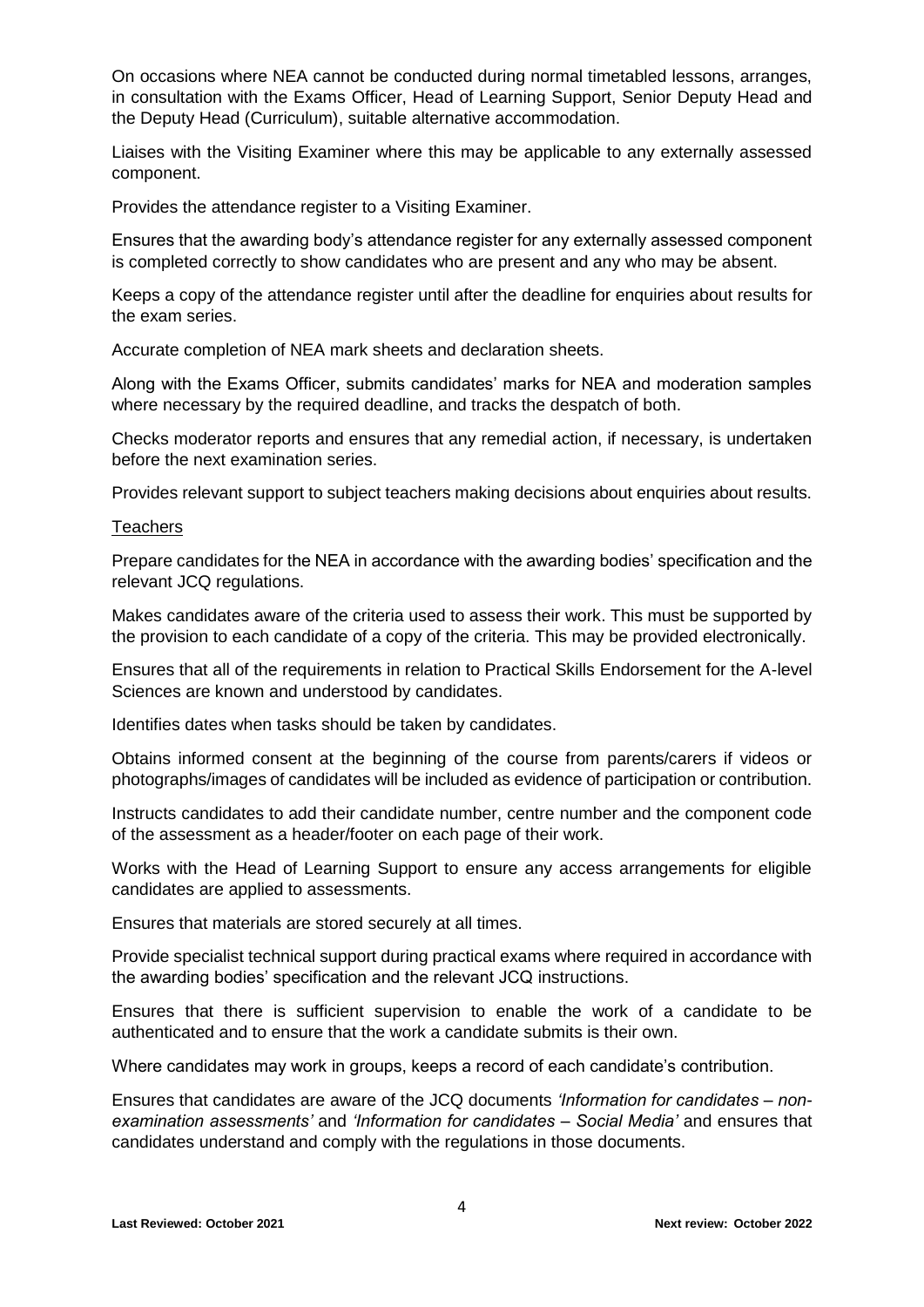Escalates and reports any alleged, suspected or actual incidents of malpractice to the Headmaster.

Reminds candidates of the need to keep their own work secure at all times and not share completed or partially completed work on-line, on social media or through any other means.

Liaises with the Network Manager to ensure that appropriate arrangements are in place to restrict access between sessions to candidates' work where work is stored electronically.

When reviewing candidates' work, unless prohibited by the specification, provides oral and written advice at a general level to candidates and allows candidates to revise and re-draft work after advice has been given at a general level.

Records any assistance given beyond general advice and takes it into account in the marking or submits it to the external examiner.

Attends awarding body training as required to ensure familiarity with the mark scheme / marking process.

Marks candidates' work in accordance with the marking criteria provided by the awarding body.

Ensures that once work has been assessed, candidates are not allowed to revise it.

Takes sensible precautions when work is taken home for marking.

Annotates candidates' work as required to facilitate internal standardisation of marking and enable external moderation to check that marking is in line with the assessment criteria.

Informs candidates of their marks which could be subject to change by the moderation process.

Ensures that candidates are informed of their marks in accordance with the timescale indicated by the centre's internal appeals procedure to enable an internal appeal/request for a review of marking to be submitted by a candidate and the outcome known before final marks are submitted to the awarding body.

Stores internally assessed work, including the sample returned after awarding body moderation, securely until the closing date for enquiries about results or until the outcome of an enquiry or any subsequent appeal has been conveyed to the centre.

Keeps signed candidate declarations on file until the deadline for enquiries about results has passed or until any appeal, malpractice or other results enquiry has been completed, whichever is later and provides these if requested by a JCQ Centre Inspector.

Provides advice and guidance to candidates on their results and the post-results services available.

Provides the exams officer with the original sample or relevant sample of candidates' work that may be required for an enquiry about results to the internal deadline and supports the exams officer in collecting candidate consent where required.

Understands that a candidate may be eligible for special consideration in assessments in certain situations where a candidate is absent, produces a reduced quantity of work, or where work has been lost and liaises with the Exams Officer when special consideration may need to be applied.

Applies for an exemption where a candidate cannot access the Practical Skills Endorsement for the A-level Sciences due to a substantial impairment.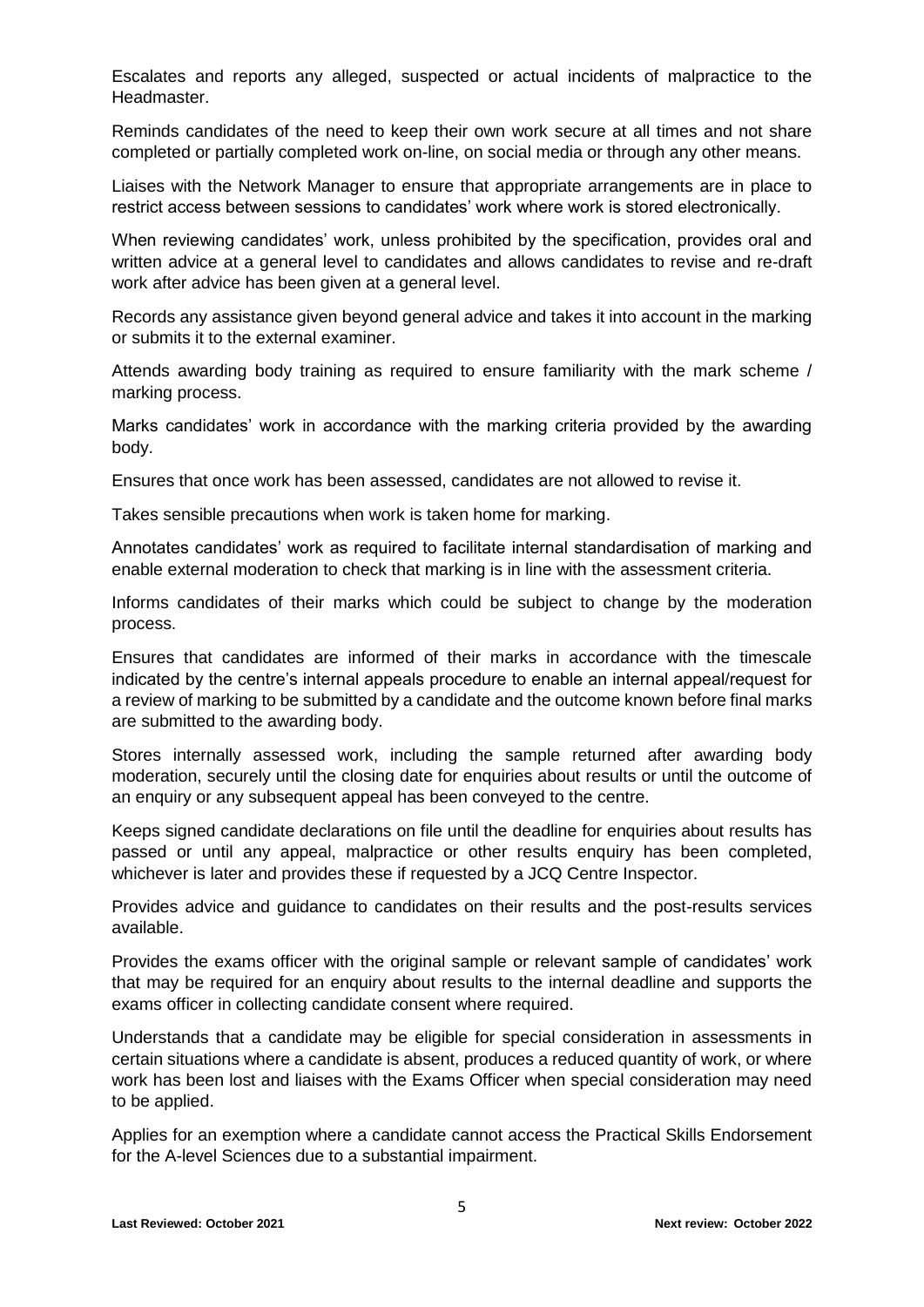## Network Manager

Ensures appropriate arrangements are in place to restrict access between sessions to candidates' work where work is stored electronically.

## **Invigilators**

Ensure that the NEA is conducted in accordance with the JCQ document '*Instructions for conducting examinations'*.

## **Candidates**

Understand relevant regulations and sign a declaration that authenticates the work as their own.

## Marking and moderation

Marking will be carried out in accordance with the awarding bodies' instructions.

Consistency of assessment is assured through internal moderation across different teaching groups.

After candidates' work has been internally assessed, it is moderated by the awarding body to ensure consistency in marking between centres.

Where a candidate carrying out a non-examination assessment is related to a teacher involved in the marking or moderation of that internal assessment, every reasonable step will be taken to ensure that the teacher in question has no involvement in the marking of that candidate's work. Where this is unavoidable, the awarding body will be made aware of the candidate/teacher relationship and that candidate's work will be submitted to the awarding body for moderation.

## Malpractice and Plagiarism

Where instances of malpractice occur or plagiarism is identified by teaching staff, no marks will be awarded for that piece of work and any additional punishments will be determined by the school's policy on pupil behaviour. For an unsecure assessment, the candidate may be given a second opportunity to complete the task at the Head of Department's discretion. For a secure assessment, the candidate will not be given a second opportunity to complete that task.

Where instances of plagiarism are identified by the awarding body, any sanctions and penalties imposed will be determined by the awarding body. Refer to the JCQ document '*Suspected malpractice in examinations and assessments'*.

## Appeals against internal assessment decisions (centre assessed marks)

This procedure confirms the School's compliance with JCQ's *General Regulations for Approved Centres 2021-22*, *section 5* that the centre has in place "*a written internal appeals procedure relating to internal assessment decisions and to ensure that details of this procedure are communicated, made widely available and accessible to all candidates"*, that "*the centre must inform candidates of their centre assessed marks"* and that *"a candidate is allowed to request a review of the centre's marking before marks are submitted to the awarding body."*

Certain components of GCSE and GCE qualifications (GCSE controlled assessments, GCE coursework, GCE and GCSE NEA) that contribute to the final grade of a qualification are internally assessed (marked) by the subject teacher. The marks awarded (the internal assessment decisions) are then submitted by the deadline set by the awarding body for the external moderation.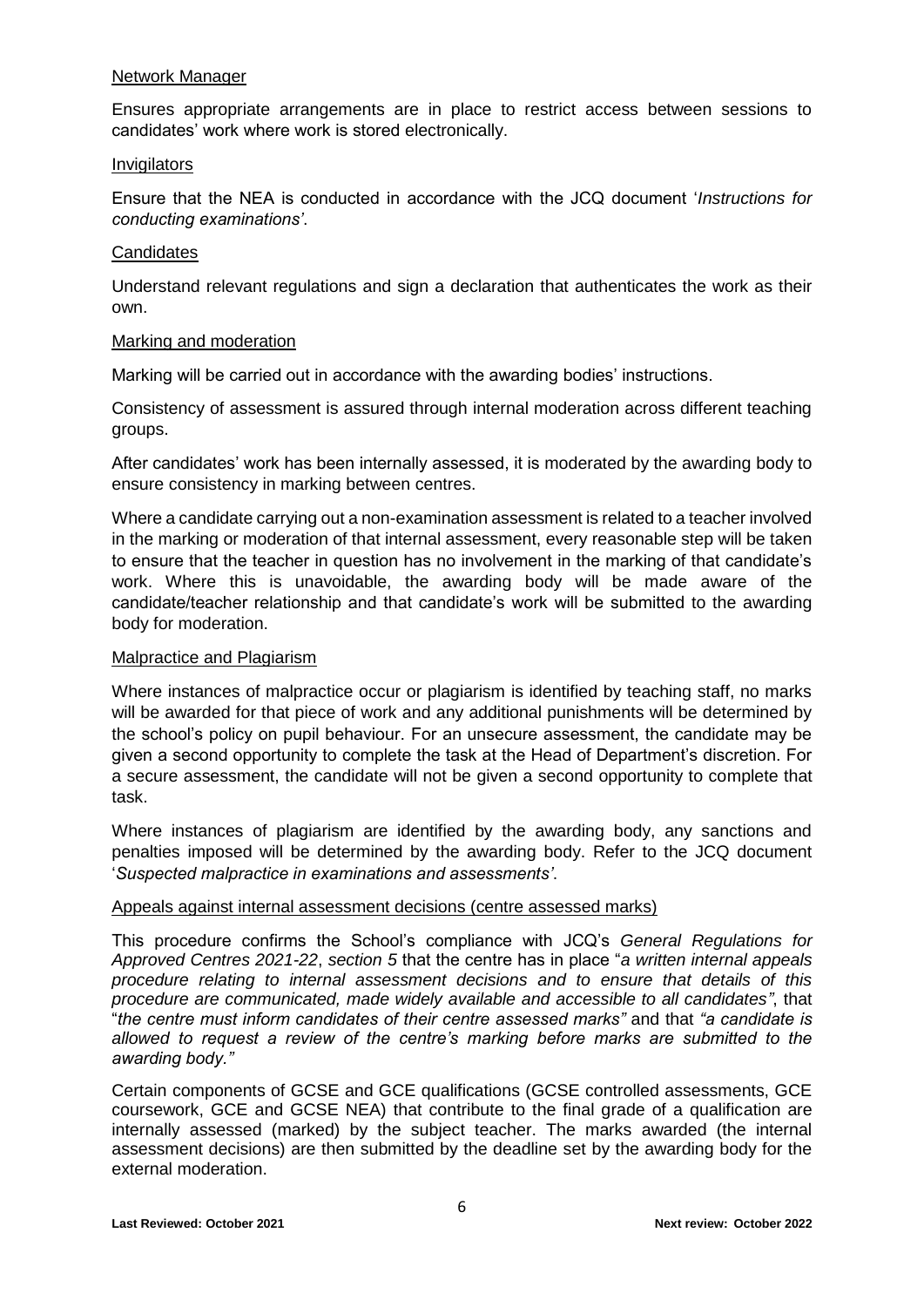The School is committed to ensuring that whenever its staff mark candidates' work this is done fairly, consistently and in accordance with the awarding body's specification and subjectspecific associated documents.

The School ensures that all centre staff follow a robust *Non-examination assessment policy* (for the management of GCE and GCSE NEA). This policy details all procedures relating to non-examination assessments, including the marking and quality assurance processes which relevant teaching staff are required to follow.

Candidates' work will be marked by staff who have appropriate knowledge, understanding and skill, and who have been trained in this activity. The School is committed to ensuring that work produced by candidates is authenticated in line with the requirements of the awarding body. Where a number of subject teachers are involved in marking candidates' work, internal moderation and standardisation will ensure consistency of marking.

On being informed of their centre assessed marks, if a candidate believes that the above procedures were not followed in relation to the marking of his/her work, or that the assessor has not properly applied the mark scheme to his/her marking, the he/she may make use of this appeals procedure to consider whether to request a review of the centre's marking.

## **N.B: an appeal may only be made against the assessment process and not against the mark to be submitted to the awarding body.**

- 1. The School will ensure that candidates are informed of their centre assessed marks so that they may request a review of the centres marking before marks are submitted to the awarding body.
- 2. The School will inform candidates that they may request copies of materials (for example, a copy of their marked work, the relevant specification, the mark scheme and any other associated subject-specific documents) to assist them in considering whether to request a review of the centre's marking of the assessment. This request **must** be made within 4 calendar days of receipt of the centre assessed marks.
- 3. The School will, having received a request for copies of the materials, promptly make them available to the candidate within 4 calendar days.
- 4. The School will provide candidates with sufficient time in order to allow them to review copies of materials and reach a decision.
- 5. Requests for reviews of marking **must** be made in writing within 7 calendar days of receiving copies of the requested materials by completing the attached **internal appeals form**.
- 6. The School will allow 7 calendar days for the review to be carried out, to make any necessary changes to the marks and to inform the candidate of the outcome, all before the awarding body's deadline.
- 7. The School will ensure that the review is carried out by an assessor who has the appropriate competence, has had no previous involvement in the assessment of this piece of work for the candidate and has no personal interest in the review.
- 8. The School will instruct the reviewer to ensure that the candidate's mark is consistent with the standard set by the centre.
- 9. The candidate will be informed in writing of the outcome of the review of the centre's marking.
- 10. The outcome of the review of the centre's marking will be made known to the Headmaster and will be logged. A written record will be kept and made available to the awarding body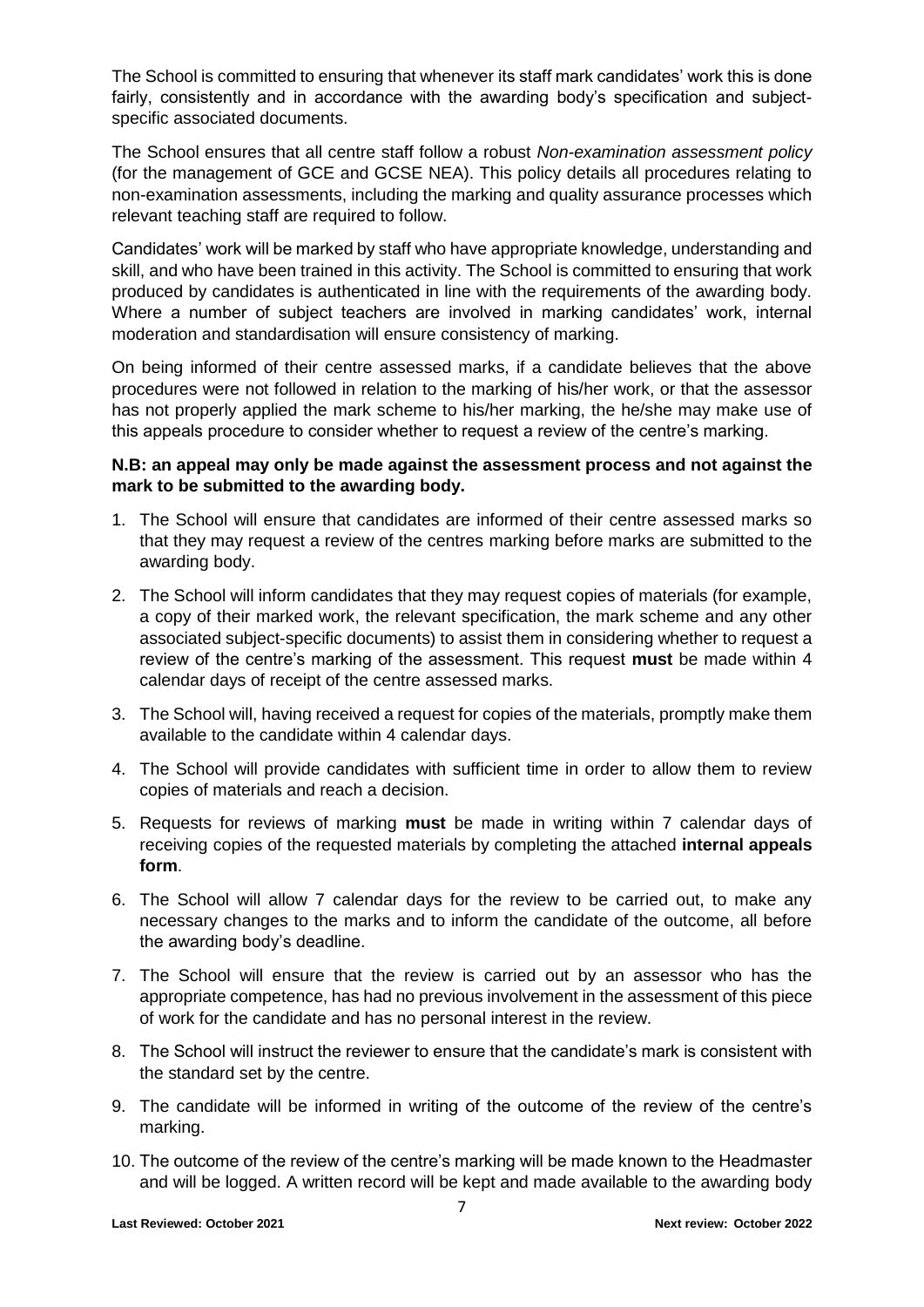upon request. Should the review of the centre's marking bring any irregularity in procedure to light, the awarding body will be informed immediately.

11. It is at the School's discretion to charge a £50.00 fee to carry out a review of the centre's marking for a NEA component. This fee will be split into two parts: an initial £25.00 fee will be charged on receipt of a request for copies of materials; a second £25.00 fee will be charged on receipt of a request for a review of the centre's marking.

In the event that a candidate (or his/her parent/carer) submits an appeal to request a review of the centre's marking, there are three possible outcomes:

- The original mark is lowered.
- The original mark is confirmed as correct.
- The original mark is raised.

## **In each case, this revised mark is the mark that will be submitted to the awarding body, regardless of whether it is lower than, the same as, or higher than the original mark received.**

In the event that a mark is raised by more than the awarding body's tolerance level for the component, the fees will be waived.

After candidates' work has been internally assessed, it is externally moderated by the awarding body to ensure consistency in marking between centres. The external moderation process may lead to mark changes. This process is outside the control of the School and is not covered by this procedure.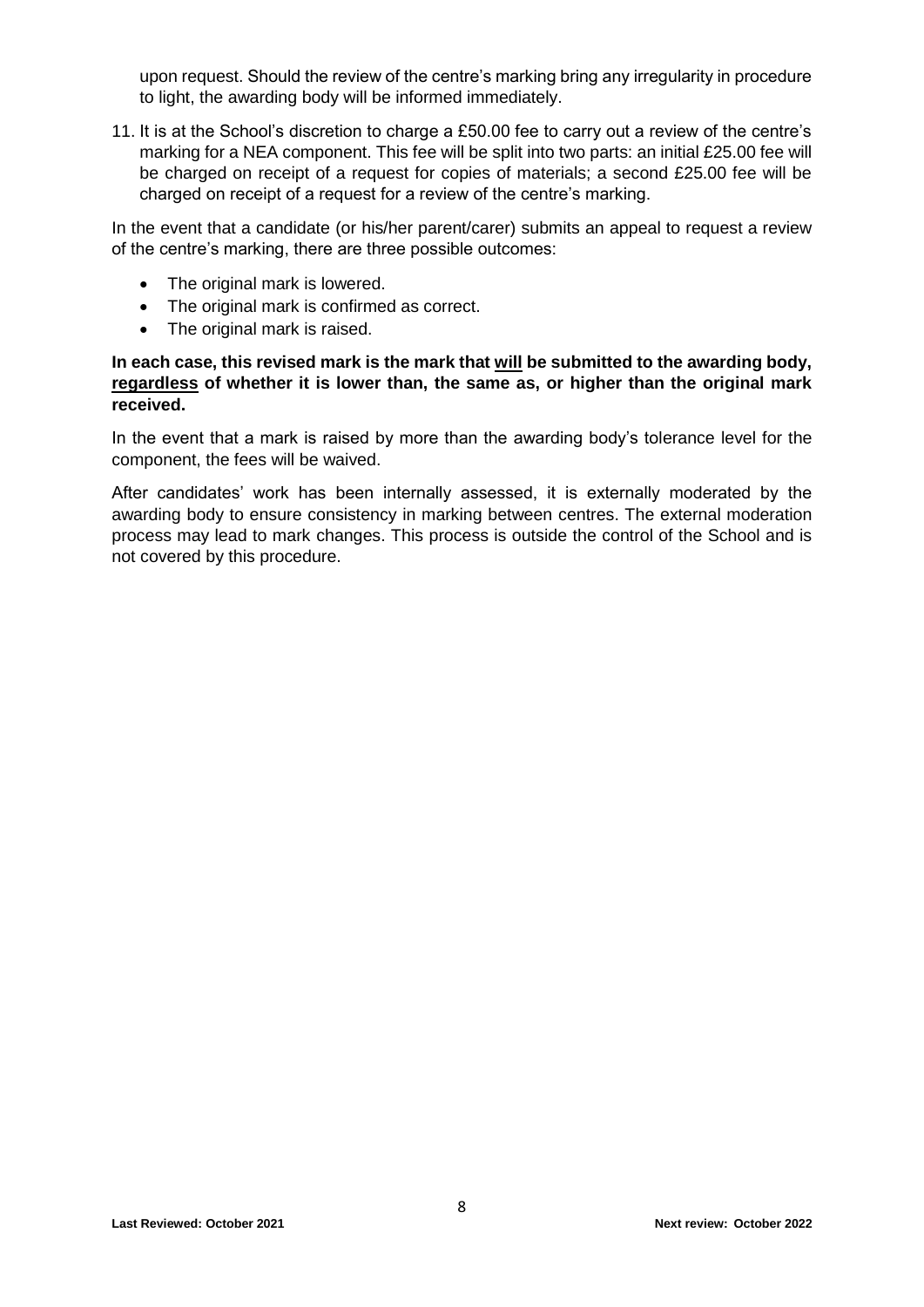| Candidate name                                 |  |
|------------------------------------------------|--|
| Form                                           |  |
| Name of person making the<br>appeal            |  |
| Contact address                                |  |
| Contact telephone number                       |  |
| Contact email address                          |  |
| Subject and component being<br>assessed        |  |
| Examination/assessment date<br>(if applicable) |  |

This notice must be received no later than 15 calendar days after the candidate was informed of their centre assessed marks.

Completed "Notice of Appeal" forms should be returned to:

The Examinations Officer Leicester Grammar School London Road Great Glen Leicestershire LE8 9FL

If the Examinations Officer has not acknowledged receipt of this completed form via email within 96 hours of submission then the person making the appeal must contact the School immediately. Failure to do so within a further 48 hours will render the appeal void.

| FOR CENTRE USE ONLY                      |  |
|------------------------------------------|--|
| Date received                            |  |
| Date and time acknowledged<br>Via email  |  |
| State the grounds for your appeal below: |  |